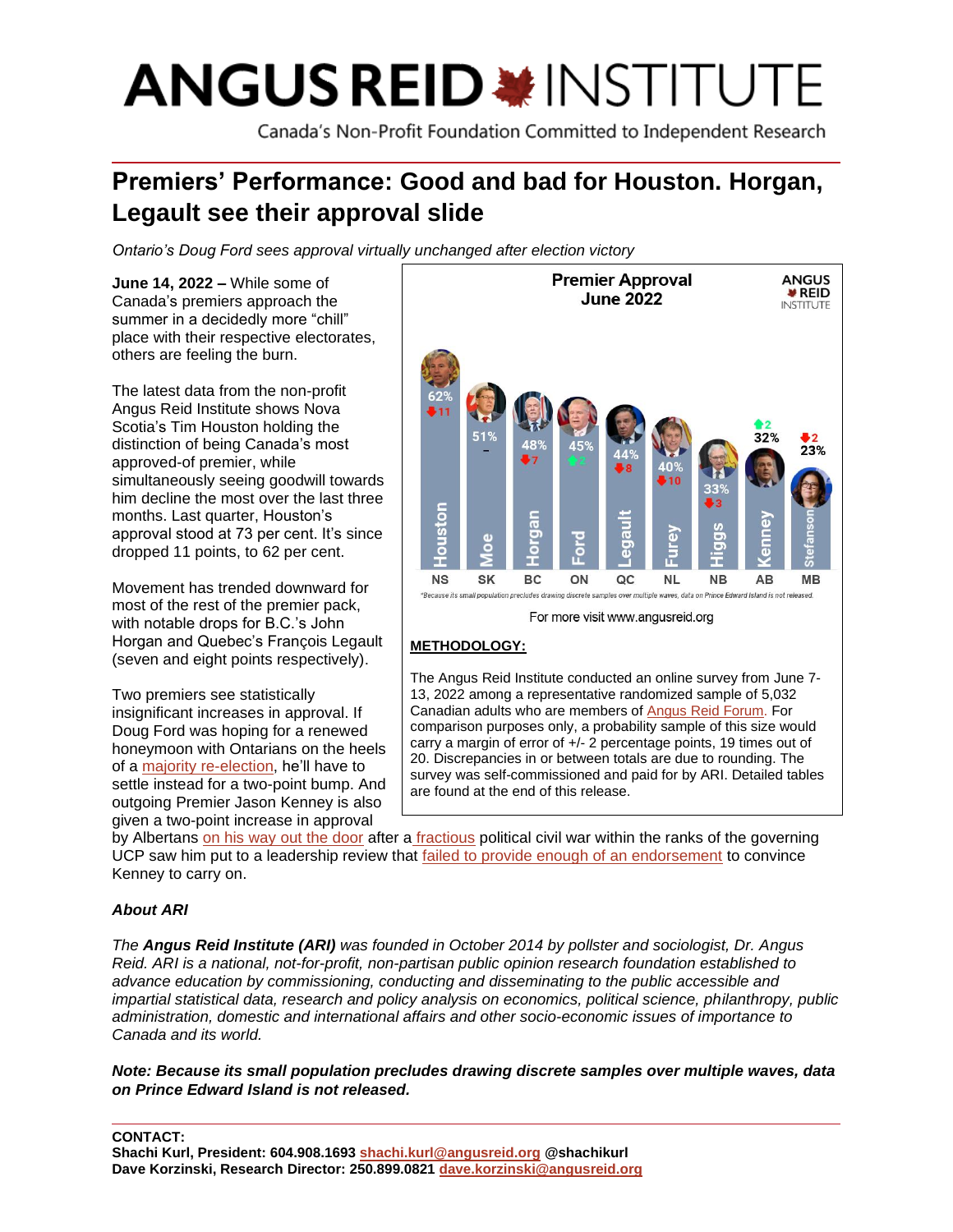**ANGUS ¥REID INSTITUTE** 

Page **2** of **10**

**INDEX**

- **Majority approval for two**
- **Horgan's and Legault's ongoing attrition**
- **Ford's next four begin with little change in approval**
- **The 40 and below**

#### **Majority approval for two**

Nova Scotia Premier Tim Houston continues to be the most approved-of premier in the country, though he's tumbled from a March peak of 73 per cent approval. Three-in-five Nova Scotians approve of the leader of the Nova Scotia Progressive Conservatives.

It appears Houston has suffered little from a recent policy reversal which saw his government scrap [a](https://www.halifaxexaminer.ca/province-house/non-resident-property-tax-increase-gone-before-the-ink-was-dry/)  [proposed non-resident property tax](https://www.halifaxexaminer.ca/province-house/non-resident-property-tax-increase-gone-before-the-ink-was-dry/) just over a month after it was introduced. While the measure would have raised \$65-million in taxes, Nova Scotians were quick to criticize the tax as ["punitive" to non](https://www.halifaxexaminer.ca/province-house/non-resident-property-tax-increase-gone-before-the-ink-was-dry/)[residents and "un-Canadian"](https://www.halifaxexaminer.ca/province-house/non-resident-property-tax-increase-gone-before-the-ink-was-dry/).

Meanwhile, Houston and the PC government have tried to kill two birds – a growing affordability problem driven by rising inflation and labour shortages in key trades – with one stone – [an income tax rebate for](https://www.cbc.ca/news/canada/nova-scotia/skilled-trades-provincial-income-tax-tim-houston-1.6481778)  [young people working in 73 skilled trades.](https://www.cbc.ca/news/canada/nova-scotia/skilled-trades-provincial-income-tax-tim-houston-1.6481778) The measure was announced in the province's spring budget, and [was applauded by the province's business leaders at the time.](https://www.saltwire.com/atlantic-canada/business/nova-scotia-budget-gets-mixed-reviews-from-business-community-100711987/)



#### **Approval of Nova Scotia Premier Tim Houston**

In Saskatchewan, Premier Scott Moe finds himself with the same approval he had last quarter. Half of Saskatchewanians approve of Moe.

The Saskatchewan Party leader continues to be a vocal critic of the federal Liberal government, most recently calling Ottawa's freeze on the sales of handguns ["virtue signalling".](https://thestarphoenix.com/news/local-news/moe-calls-ottawas-proposed-new-handgun-freeze-virtue-signalling?_gl=1*5n7zav*_ga*MTIzMzA0Nzk1OS4xNjU0ODg1NDM1*_ga_9H6VPHFHKG*MTY1NDg4NTQzNS4xLjEuMTY1NDg4NTQ1MS4w&_ga=2.146853297.702435270.1654885435-1233047959.1654885435) That criticism echoes the belief of a significant proportion of Saskatchewan residents that provinces should have the flexibility to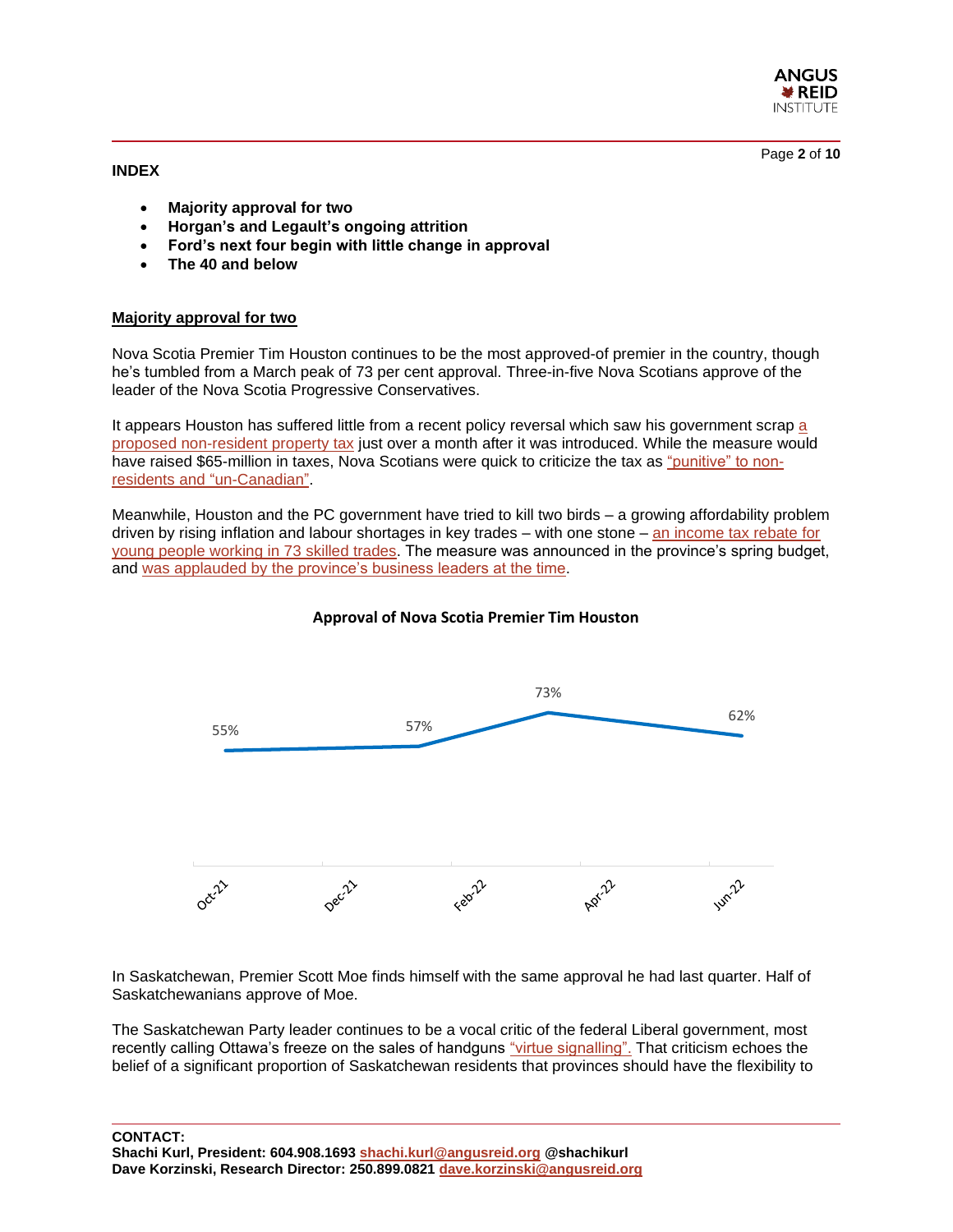

#### Page **3** of **10**

decide their own gun laws – two-in-five (41%) said so in January, the largest proportion of any province in [the country.](https://angusreid.org/canada-gun-control-handgun-ban-buyback/)



#### **Approval of Saskatchewan Premier Scott Moe**

#### **Horgan's and Legault's ongoing attrition**

British Columbia Premier John Horgan's approval continues a downward trend. Just under half of British Columbians approve of Horgan, the lowest approval measured for the BC NDP leader since before the onset of the pandemic in 2020.

In addition to a growing debacle surrounding the near \$1-billion plan to demolish and rebuild the Royal [B.C. Museum](https://www.timescolonist.com/opinion/les-leyne-horgan-ignoring-the-woolly-mammoth-in-the-room-5443944) (more on that will be coming from ARI), Horgan's government was forced to defend a lack of funding for [new school construction,](https://www.cheknews.ca/b-c-premier-denies-funding-freeze-on-new-schools-as-some-districts-come-up-empty-for-capital-1045321/) a [shortage of family doctors](https://vancouversun.com/opinion/columnists/vaughn-palmer-horgan-acknowledges-shortage-of-family-doctors-is-very-acute) and overall being ["out of touch" with](https://www.delta-optimist.com/bc-news/ndp-out-of-touch-downfall-forecast-say-liberals-greens-as-spring-sitting-ends-5434056)  [regular British Columbians](https://www.delta-optimist.com/bc-news/ndp-out-of-touch-downfall-forecast-say-liberals-greens-as-spring-sitting-ends-5434056) by opposition parties. The problems – [and more](https://www.vicnews.com/news/suspect-in-manure-dumping-at-horgans-langford-office-turns-himself-in/) – keep piling up at the door of the premier's office.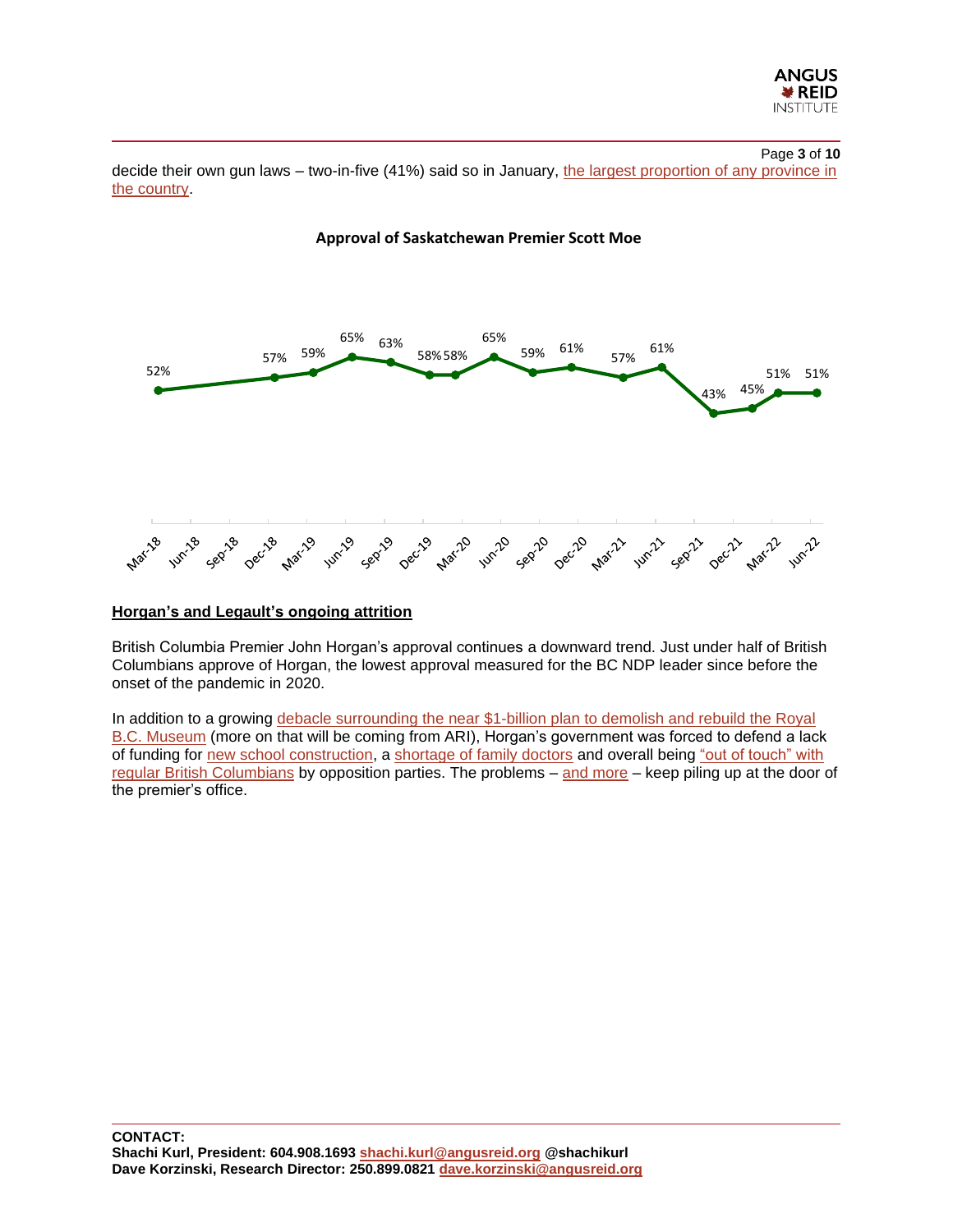

Page **4** of **10**





The leader of Canada's second most populous province has also seen declining approval since the beginning of the pandemic. Fewer than half (44%) of Quebecers approve of Premier François Legault, a new low in his term at the head of the assemblée nationale.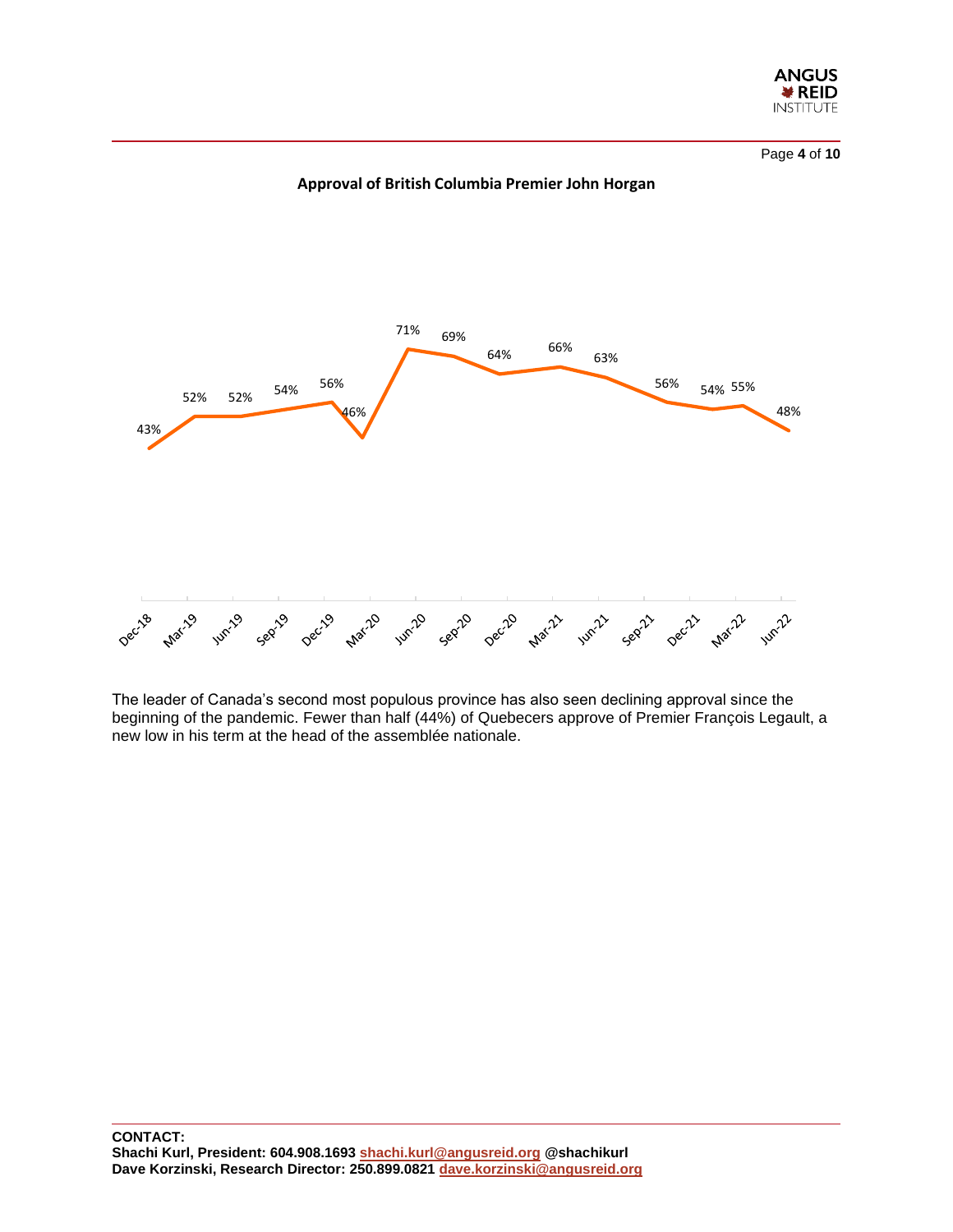

Page **5** of **10**



**Approval of Quebec Premier François Legault**

Language politics have risen to the forefront again in Quebec, as Legault and the Coalition Avenir Quebec's Bill 96 received royal assent. The bill [enforces the use of French](https://www.cbc.ca/news/canada/montreal/bill-96-explained-1.6460764) in many aspects of Quebec public life – education, government services, health – and [has been criticized](https://www.cbc.ca/news/canada/montreal/bill-96-explained-1.6460764) for using the notwithstanding clause to override the Canadian Charter of Rights and Freedoms. The bill has drawn out [hundreds of anglophone protesters.](https://montreal.ctvnews.ca/hundreds-of-protesters-in-montreal-protest-quebec-s-bill-96-1.5920740) Indeed, for Legault, there is a sharp language divide in his approval – four-in-five (83%) English-speaking Quebecers disapprove of Legault while more than half (53%) of French-speakers instead approve of him.

While Legault's approval has trended slightly downwards over the last quarter among French-speaking Quebecers, it has dropped much more precipitously among Anglophones.

Elsewhere, perhaps the Quebec government's performance on key issues is also dragging down Legault's approval across the electorate. As a fall election looms, three-quarters (73%) of Quebecers say Legault and the CAQ government is doing a "poor job" on healthcare – more on this to come from ARI soon.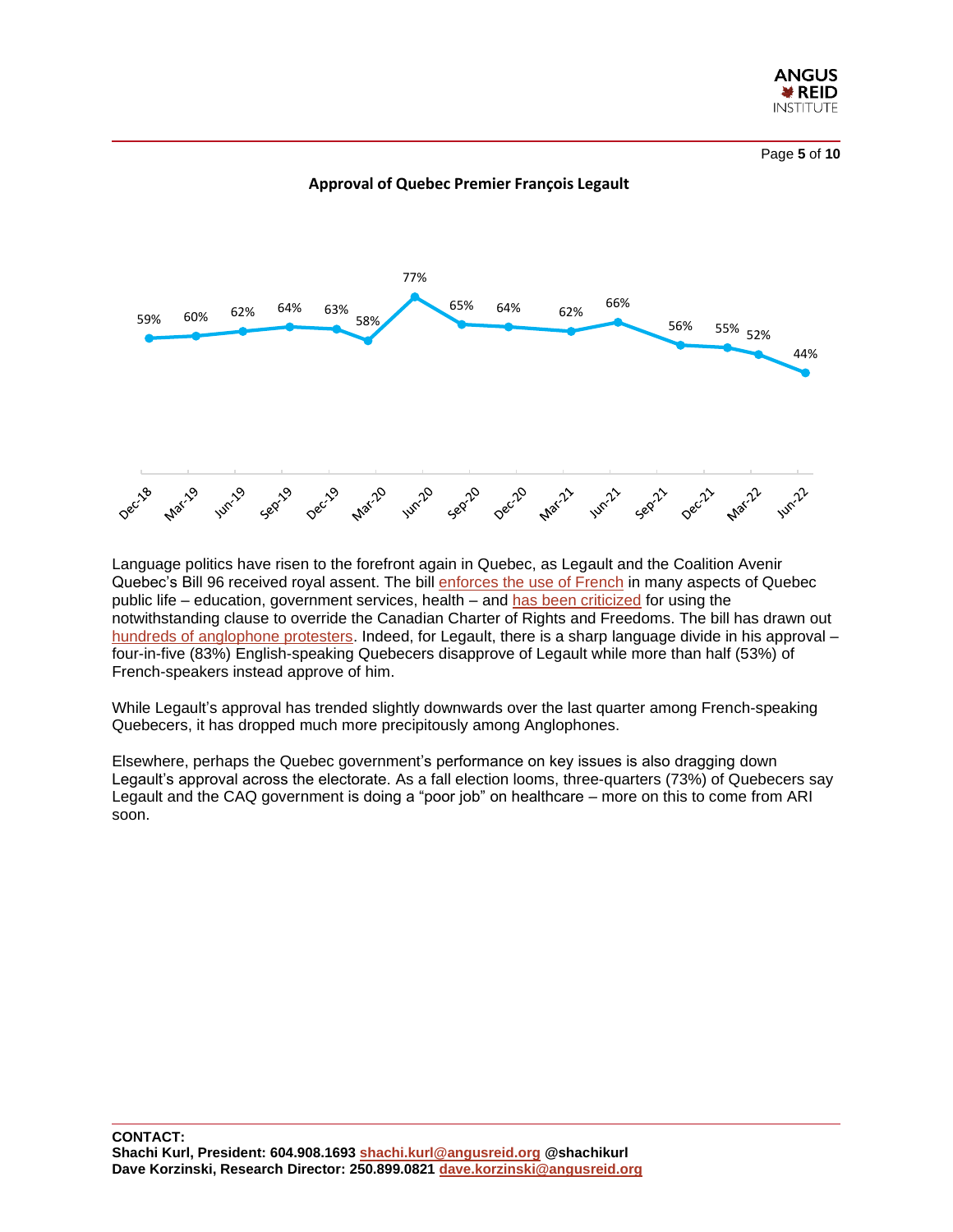

Page **6** of **10**



#### **Ford's next four begin with little change in approval**

The ['bleah' election](https://ottawacitizen.com/news/ontario-election/kurl-ontario-election-2022-will-be-remembered-as-the-battle-of-the-bleah) is over and Progressive Conservative Party of Ontario leader Doug Ford begins another term much like he started his first one, with approval of slightly more than two-in-five Ontarians. The middling approval is at odds with the election results – a stronger majority than Ford and the PCPO won in 2018. That said, most voters didn't bother voting; turnout was [the lowest in the province's history.](https://toronto.ctvnews.ca/ontario-records-lowest-voter-turnout-in-election-history-1.5931440)

For Ford, majority control of the provincial parliament comes paired with little in the way of a platform, [except building highways and expanding hospitals.](https://www.theglobeandmail.com/canada/article-who-won-ontario-election-results-doug-ford/) Ford and the provincial government proposed the latter to address [a key issue for many Ontario voters,](https://angusreid.org/ontario-election-leadership/) and [a pandemic backlog](https://www.cbc.ca/news/canada/toronto/ontario-surgery-health-care-backlog-medical-association-1.6461245) of almost 22 million healthcare services, including one million surgeries.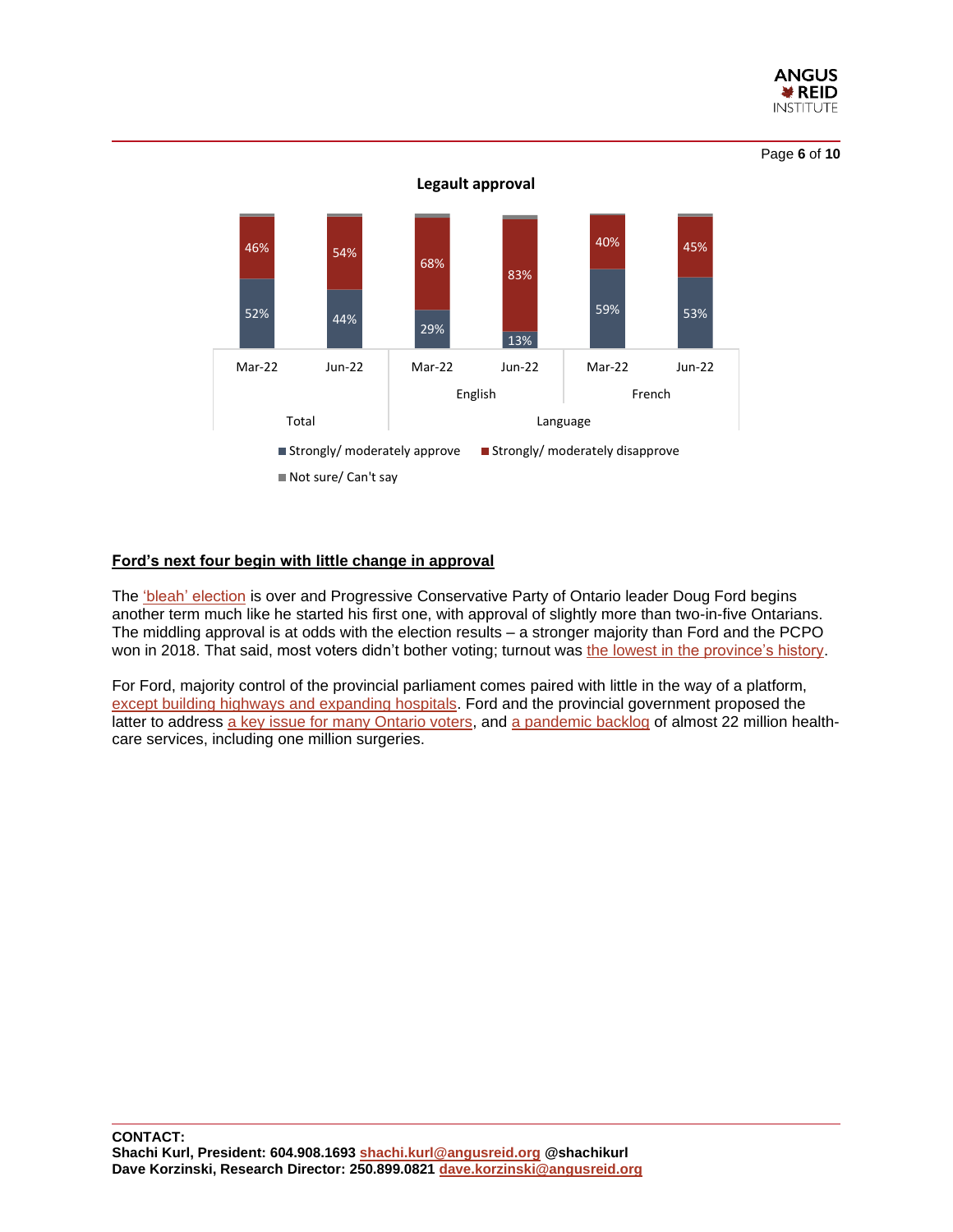

Page **7** of **10**





#### **The 40 and below club**

Approaching the two-year anniversary of his election as premier, Newfoundland and Labrador Premier Andrew Furey has the approval of two-fifths of the province's residents. It represents a low of his term since the initial reviews of Furey's performance [in August 2020,](https://angusreid.org/premier-approval-august2020/) when more than half of respondents said they were unsure of how they feel about him.

As is the case across the country, high inflation is driving up the cost of living in Canada's eastern most province. In response, Furey and the Liberal government have slashed the gas tax and said they would [raise minimum wage to \\$15 by 2023.](https://www.cbc.ca/news/canada/newfoundland-labrador/nl-gas-tax-reduction-1.6466676) The measures appear to have done little to quell disapproval of the premier – three-in-five in the province give Furey a thumbs down. [Critics believe they don't go far enough](https://www.cbc.ca/news/canada/newfoundland-labrador/house-of-assembly-spring-wrap-up-1.6477143) as prices climb.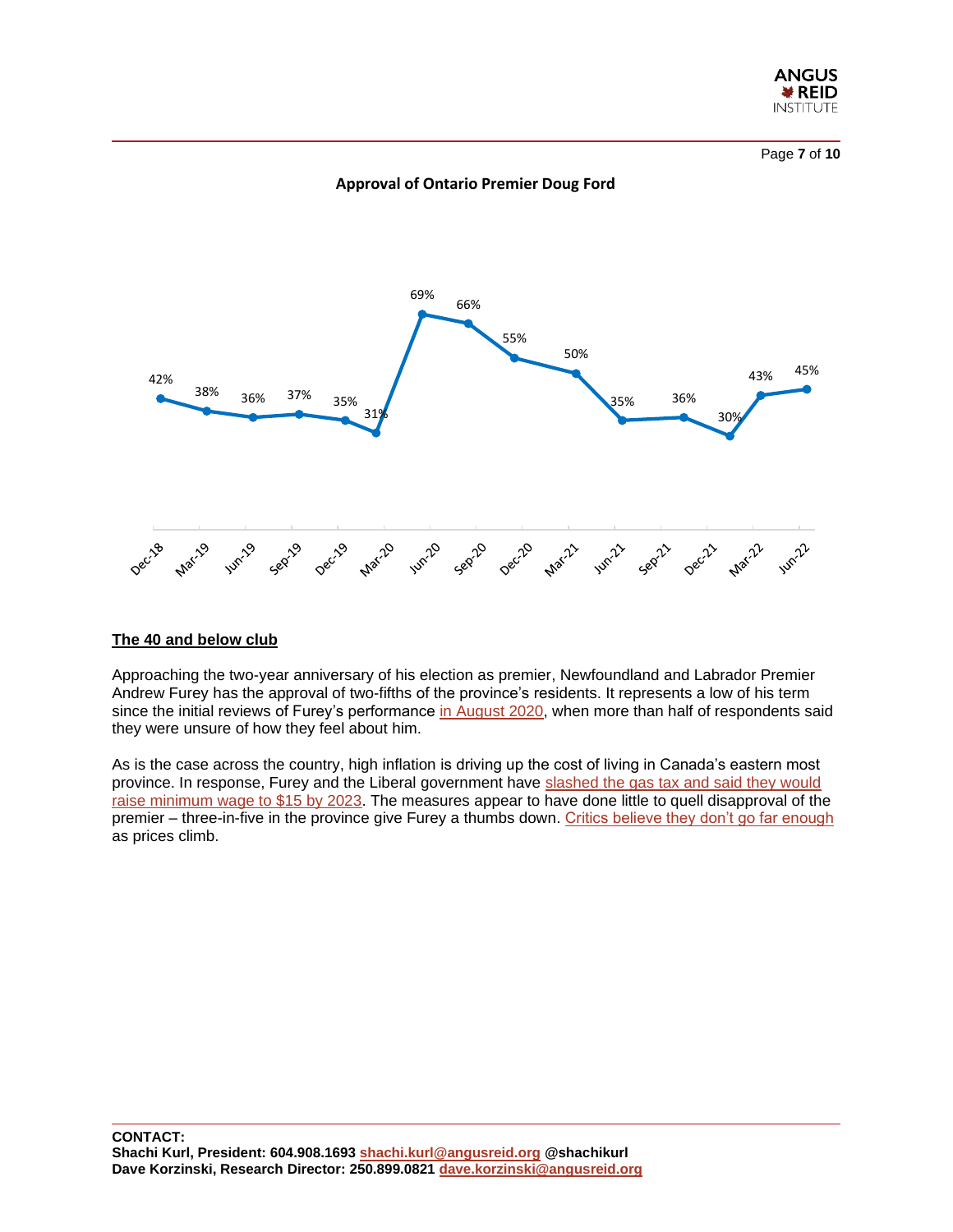

Page **8** of **10**



**Approval of Newfoundland and Labrador Premier Andrew Furey**

In New Brunswick, Premier Blaine Higgs and the PC government have, too, been accused of [not doing](https://atlantic.ctvnews.ca/higgs-defends-n-b-inflation-relief-program-against-calls-for-broader-help-1.5930616)  [enough to fight inflation](https://atlantic.ctvnews.ca/higgs-defends-n-b-inflation-relief-program-against-calls-for-broader-help-1.5930616) in that province. One-third of New Brunswickers say they approve of Higgs, while nearly double that disapprove. Last year at this time, more than half in New Brunswick approved of the PC leader. However, opinions of Higgs [soured in the fall](https://angusreid.org/premiers-approval-october-2021/) as the province struggled to deal with a wave of COVID-19 and have yet to recover.





Until the UCP leadership race concludes, Premier Jason Kenney will be premier, currently with approval that has been at or below one-third in the last 12 months. Whomever steps into the role next will likely have an oil-fueled tailwind at their back, as high energy prices mean the UCP government will likely rake in [much more cash than projected in the spring budget.](https://www.cbc.ca/news/business/bakx-alberta-budget-wti-1.6363637)

**CONTACT:**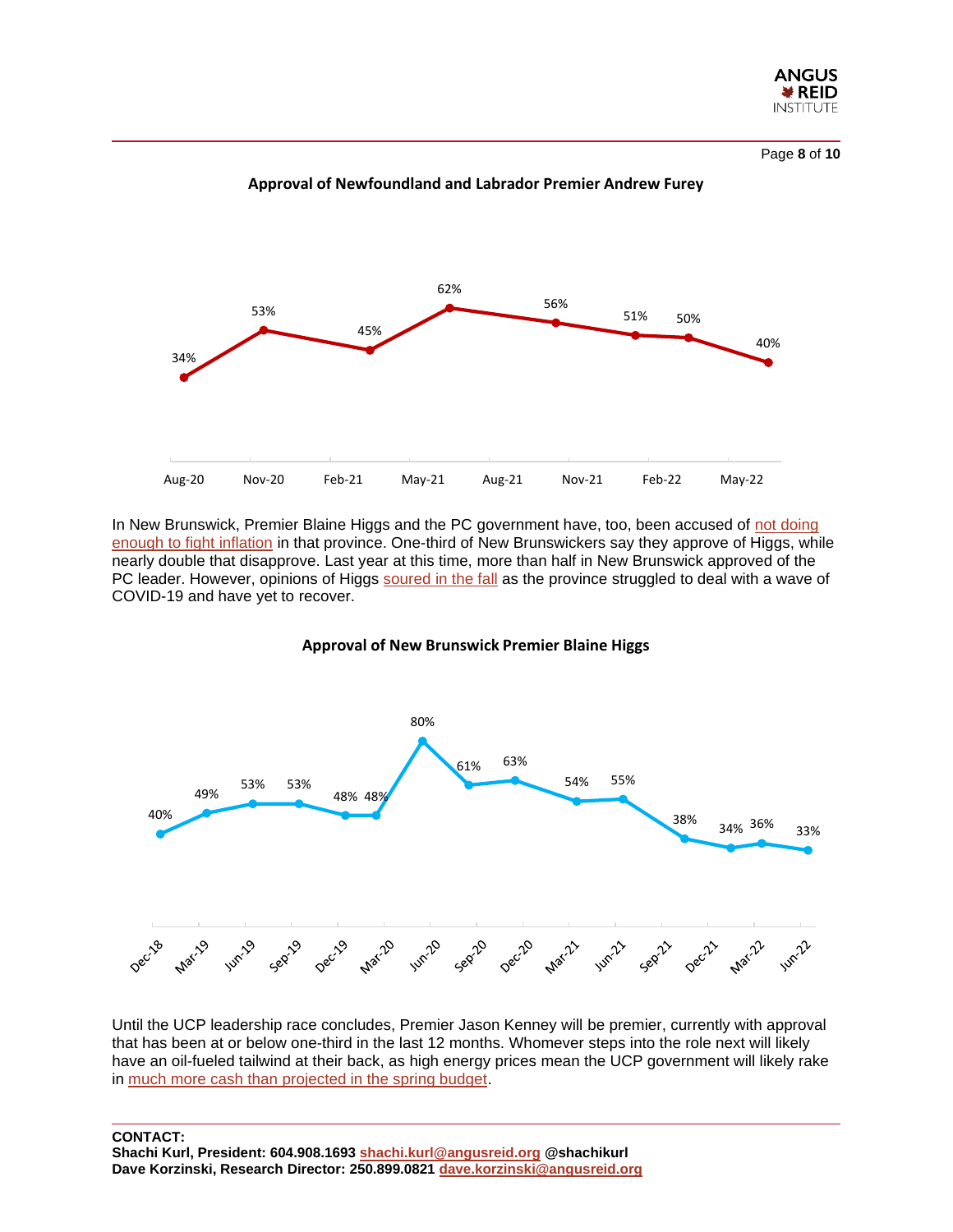

Page **9** of **10**



**Approval of Alberta Premier Jason Kenney**

If familiarity breeds contempt, that does not bode well for Manitoba Premier Heather Stefanson. Since ascending to the premier's seat in the wake of Brian Pallister's resignation, no higher than one-quarter of Manitobans have approved of Stefanson. In the last two quarters, two-in-five have strongly disapproved of her performance as premier. Lately, she's come under criticism for Manitoba's minimum wage, [which](https://www.cbc.ca/news/canada/manitoba/manitoba-minimum-wage-1.6447274)  [will be the lowest in the country by the fall.](https://www.cbc.ca/news/canada/manitoba/manitoba-minimum-wage-1.6447274) Her response is that the current labour shortage should raise the wage itself, [a stance panned by labour leaders](https://www.cbc.ca/news/canada/manitoba/manitoba-minimum-wage-1.6447274) in the province.

Meanwhile, Stefanson has been accused of [regularly dodging questions from the media](https://www.brandonsun.com/opinion/editorials/now-you-see-her-and-now-you-dont-576467062.html) and [opposition](https://www.winnipegfreepress.com/local/no-question-period-ndp-decries-stefansons-schedule-576409042.html)  MLAs [in the legislature.](https://www.winnipegfreepress.com/local/no-question-period-ndp-decries-stefansons-schedule-576409042.html) There is still over a year before she faces an election, however, which is scheduled for Oct. 3, 2023 at the latest.